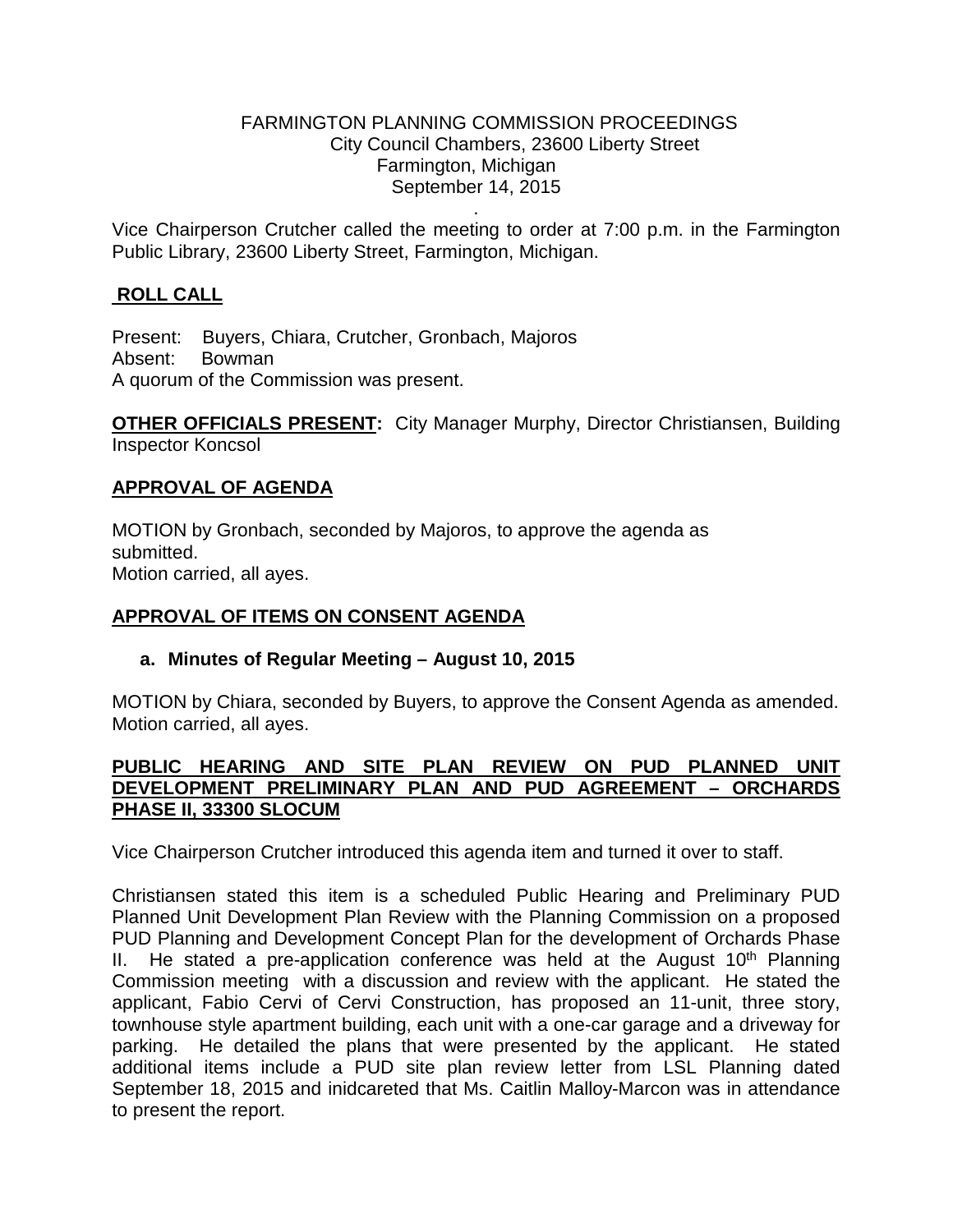Malloy-Marcon described the unique nature of the project stating it was a 2004 approved PUD agreement, with a 2010 PUD amendment. She highlighted some of the details of the plan including parking requirements, setbacks, driveway access, waste receptacle, landscape greenbelt plan, and landscape buffer. She stated they are in need of a photometric plan that shows fixture details and foot candles at all borders with adjoining properties and clarification of what the sidewalks and walkways are going to look like in the final product. She stated the landscaping, the parking setback and the parking spaces are all deviations from the PUD agreement and wanted to bring that to the attention of the Planning Commission.

Vice Chairperson Crutcher opened the floor up for questions from the Commissioners. Hearing none, he then invited the applicant to the podium.

Fabio Cervi, Cervi Construction, 12419 Stark Road, Livonia, came to the podium He stated he had a few notes and comments he wished to address in the final site plan, that being pushing the dumpster back a little further to allow easier access for garbage removal trucks from the existing phase and for this phase and possibly tying in the sidewalks to the City parking lot to have more direct access to the downtown and possibly adding more lightpoles in the greenspaces.

Vice Chairperson Crutcher opened the floor for questions for the Applicant.

Buyers asked for clarification of the sidewalk locations and the Applicant responded that the intended sidewalks are delineated on the site plan that was submitted and not the rendering. Buyers then asked if the sidewalks are coming in perpendicular to the driveway and Cervi responded in the affirmative.

Gronbach asked Malloy-Marcon if the sidewalk placement the Applicant detailed would still fall within the guidelines and she indicated that it would but stated concern that in the site plan the sidewalk is not actually connected to the City sidewalk so there's no continuous walkway from the City sidewalk into the site and she asked that that modification be made on the final site plan.

Crutcher inquired about the lighting and the Applicant replied they are proposing two lights on each garage door and one by each front door which will be set up on photocell to come on automatically at night. Crutcher asked Malloy-Marcon if additional lighting would be required and she responded adding light in between units would benefit it by making it a more walkable site.

MOTION by Buyers, seconded by Chiara, to open the Public Hearing.

(Public Hearing opened at 7:15 p.m.)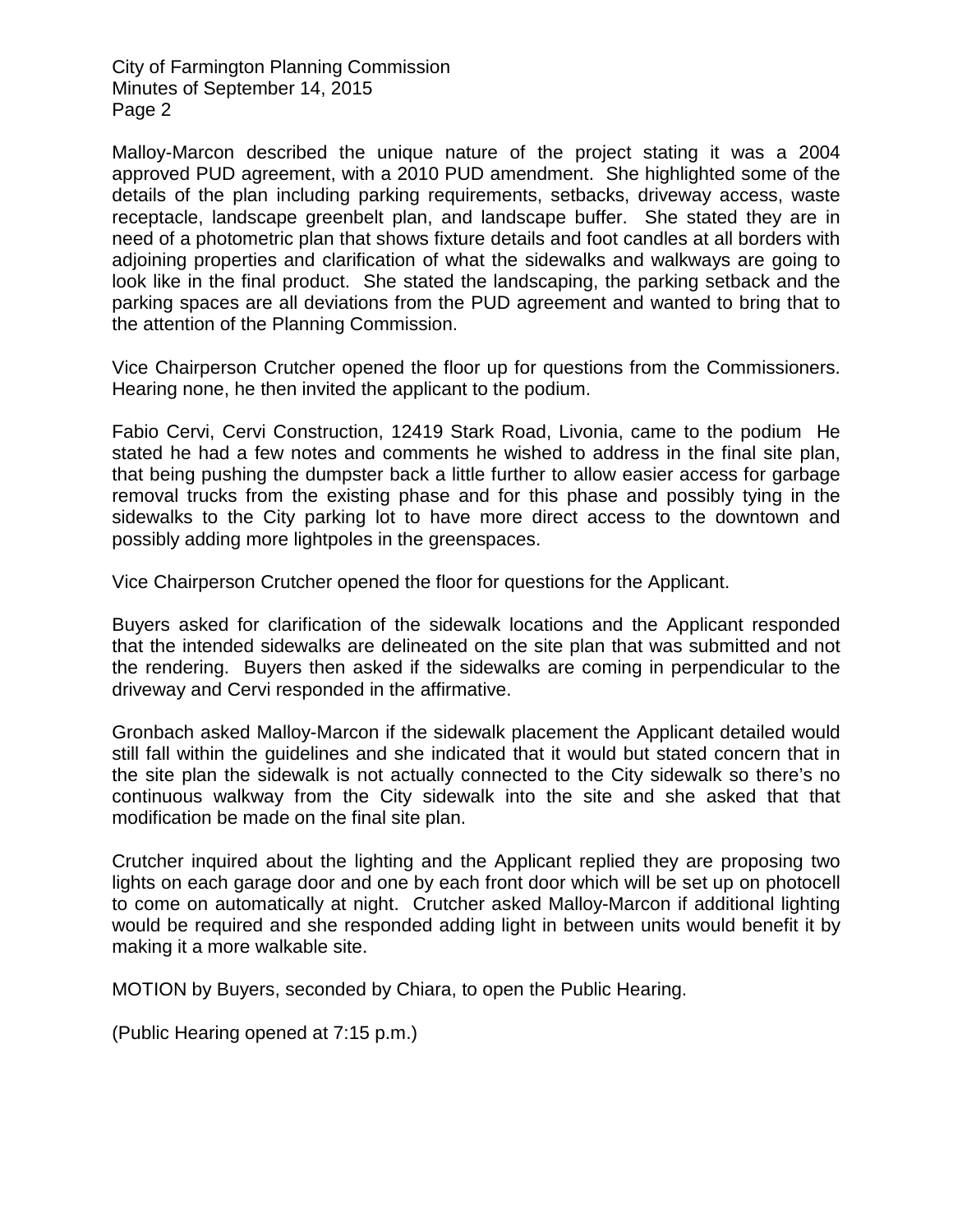# **PUBLIC HEARING**

Roman Belobradich, 33112 Slocum, inquired if there were previous meetings on this proposed PUD and Christiansen responded and explained the process.

Jim Vandenberg, 30740 Ridgeway Drive, Farmington Hills, and Power of Attorney for his special needs son Kevin Vanderberg, who lives in Orchards Phase I, inquired about shared use of the drive as well as the intended use of the cut-out, parking concerns and emptying of the waste dumpsters on both properties. He then questioned the Applicant what the anticipated rent would be for the Phase II and Cervi responded approximately \$1,700.00. Vandenberg then inquired if there was an intention to connect their drive to the City drive and Christiansen responded in the negative.

Vandenberg then asked about liability from damages occurring in the building process. Koncsol responded that damage claims would be investigated by the Building Department and that a bond may be required from the builder during that time.

Kevin Kalp, 33252 Slocum, stated his concerns about repairs and maintenance of the shared drive.

MOTION by Gronbach, supported by Chiara, to close the Public Hearing. Motion carried, all ayes.

(Public Hearing closed 7:30 p.m.)

MOTION by Gronbach, supported by Buyers, by the Planning Commission giving conditional approval for the preliminary conceptual PUD plan for Orchard Phase II, 33300 Slocum, and that it be forwarded to City Council for their review Motion carried, all ayes.

#### **i SPECIAL LAND USE PUBLIC HEARING AND SITE PLAN REVIEW – SHELL GAS STATION, 37375 GRAND RIVER**

Crutcher introduced this agenda item and turned it over to staff.

Christiansen stated the new property owner of the Shell Gas Station, 37375 Grand River, has proposed several changes, improvements and upgrades to the existing building and service station for his new service station. He stated the proposed changes to the existing Shell Gas Station site include interior modifications to the existing service station building and exterior changes to the existing building façade and service station site, including façade improvements, parking lot upgrades and improvements, new landscaping, and new site signage and requires the review and approval of the Planning Commission. The existing commercial property is zoned C-3, General Commercial. Gas stations are a special land use in the C-3 General Commercial District. A Public Hearing and site plan review and approval are required. No changes regarding building dimensions or other site improvements are proposed.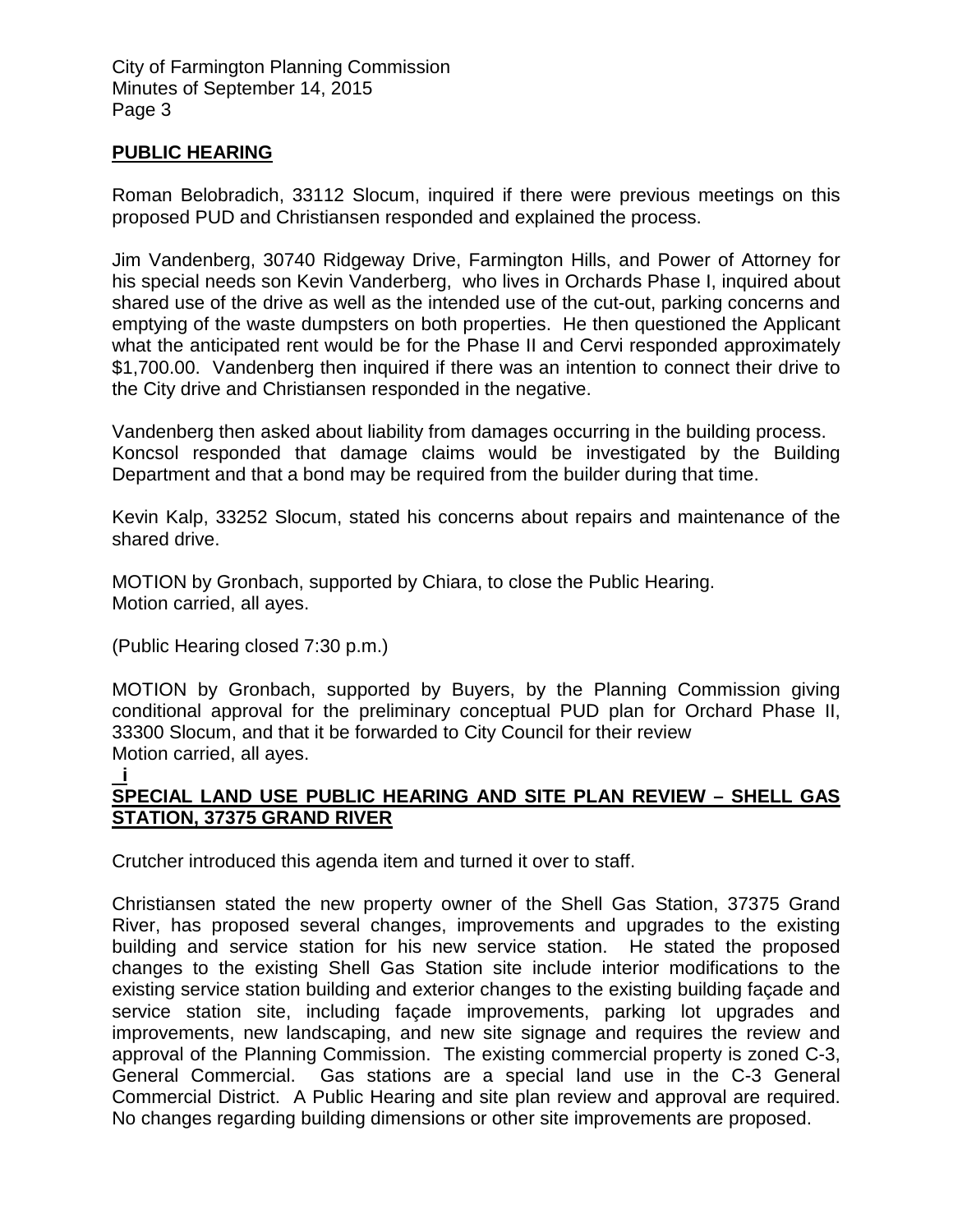The Applicant has submitted a site plan for the proposed changes and improvements, including proposed interior building modifications, proposed building elevations, and a site plan showing proposed service station site improvements including new landscaping. An aerial photograph was included with the staff report as well as additional information being a site plan review letter from LSL Planning dated 9-10-15. He stated the Applicant was present to answer any questions of the Planning Commission.

Vice Chairman Crutcher invited the Applicant to the podium.

Steve Alexander, 3129 Ivy Hill Drive, Commerce Township, Michigan, came to the podium. He thanked the Commission for the opportunity to present his plans for redevelopment. His architect, Nasser Choucair, N.C. Designers and Contracting, 3241 S. Telegraph, Dearborn, was also present for questions.

Alexander then presented the Planning Commission with samples of the proposed materials

Caitlin Malloy-Marcon, LSL Planning, went over the details of her report. She stated this is a Special Land Use and that the Applicant is proposing interior changes as well as exterior, façade changes, landscaping and parking lot configuration changes. She stated the building design, façade improvements, would be welcome changes to the building, seeing as it is a gateway parcel coming into the city. She indicated the treatments they are proposing for the building will look cohesive with other upgrades going on with commercial facades around the city. She stated parking was a slight concern as per ordinance there are eight spaces required for the filling station, three for the retail space, two for employees, six for carryout spaces for the proposed carryout restaurant addition and three spaces for the car wash, their plans meeting the requirements for the filling station, the retail space and the employee, but fall short four spaces for carryout restaurant and all spaces for the car wash. Landscaping doesn't quite meet the requirements of the zoning ordinance in terms of the types of trees being provided but they are providing a perennial variety of landscape updates to the property with shrubs, evergreens and grasses which meets the spirit of the ordinance, but are missing the canopy tree count. No lighting plan or signage. In summary, the three areas of concern are the parking with addition of other uses do not meet the requirements, and the lack of a detailed sign and lighting plan.

Buyers asked for confirmation on the parking calculations and Malloy-Marcon adjusted her count per the site plan.

Gronbach asked for clarification on the parking for the car wash building and Malloy-Marcon stated that stacking spaces are not included in the count for stationery parking spaces, those are two separate counts per the ordinance. He then confirmed with the Applicant that the car wash usage would be the same as the previous one which was responded in the affirmative.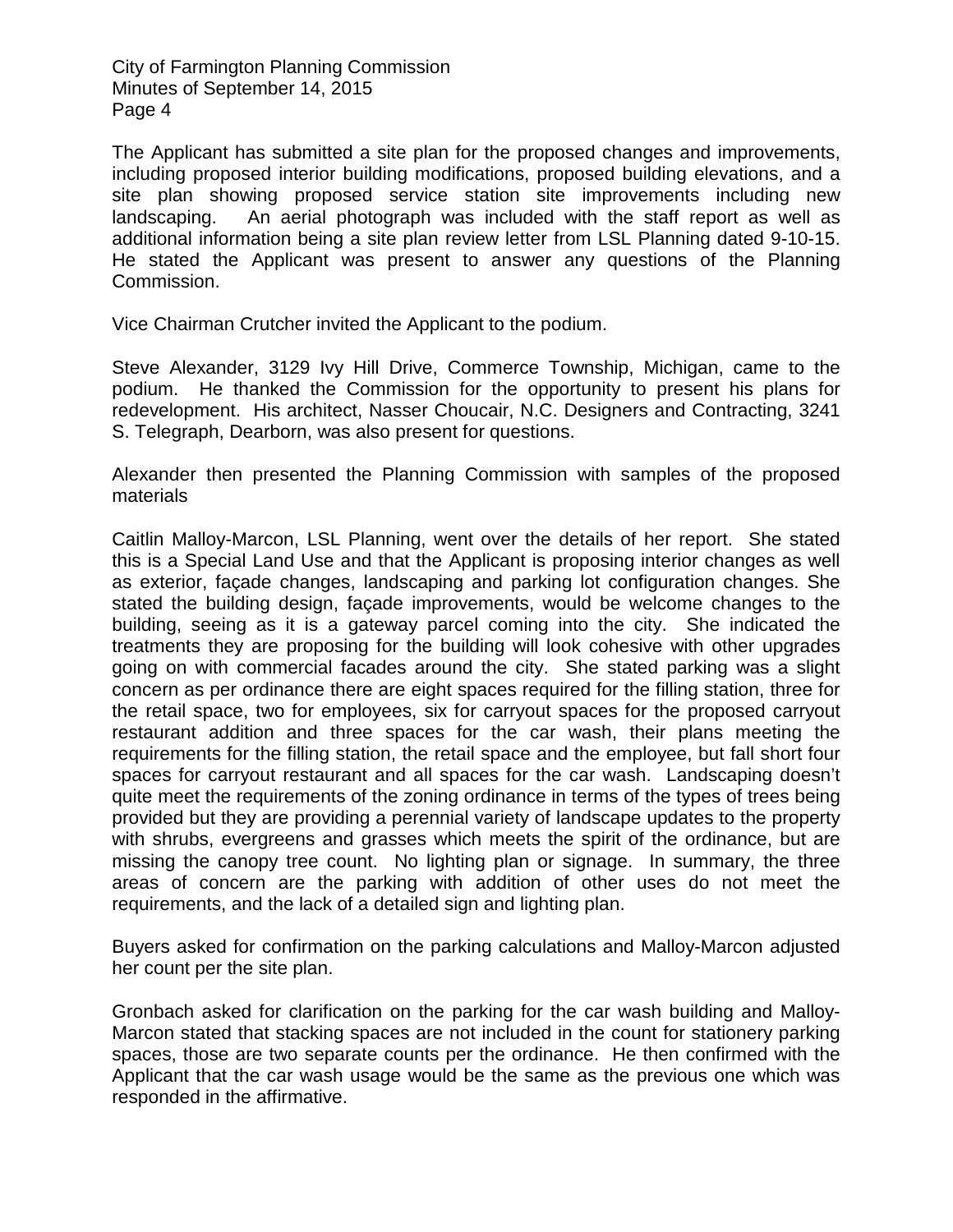Majoros asked Christiansen if parking requirements for mixed use would be the same as if this was exclusively a takeout restaurant and Christiansen responded the requirements are for the gas station itself with the accessory uses. Malloy-Marcon stated there are shared parking scenarios which can be considered by the Planning Commission and finding more detailed information on the type of carryout restaurant is planned could alter those considerations.

Buyers inquired of the Applicant what type of carryout he was intending and he stated there would be a small grill for pizza carryout.

Christiansen then stated the commercial kitchen area is 602 square feet and that the majority of the space on the floorplan is for the C-store.

Chiara asked if a commercial oven would be installed and the Applicant responded in the affirmative.

Choucair commented that their need for employee parking spaces is less, with usually one person on duty and that the car wash will not be in operation 24 hours a day, therefore freeing up more parking spaces. He stated that the gas station occupancy will not exceed fifteen as he is experienced in designing gas stations in and around the community and that is what he has encountered in his dealings.

MOTION by Buyers, supported by Majoros, to open the Public Hearing. Motion carried, all ayes.

(Public Hearing opened at 7:48 p.m.)

#### **PUBLIC HEARING**

No public comment heard.

MOTION by Chiara, supported by Majoros, to close the Public Hearing. Motion carried, all ayes.

(Public Hearing closed at 7:48 p.m.)

Vice Chairperson Crutcher opened the floor up for comments from the Commissioners.

Chiara expressed a desire due to the location of this gas station, that whatever signage is installed to include a welcome into the City Farmington on it.

Christiansen stated that they have been working with the Applicant on having the property owner provide an easement to the City to locate the western entrance sign. He also stated that any signage proposed by the Applicant must conform with ordinance requirements.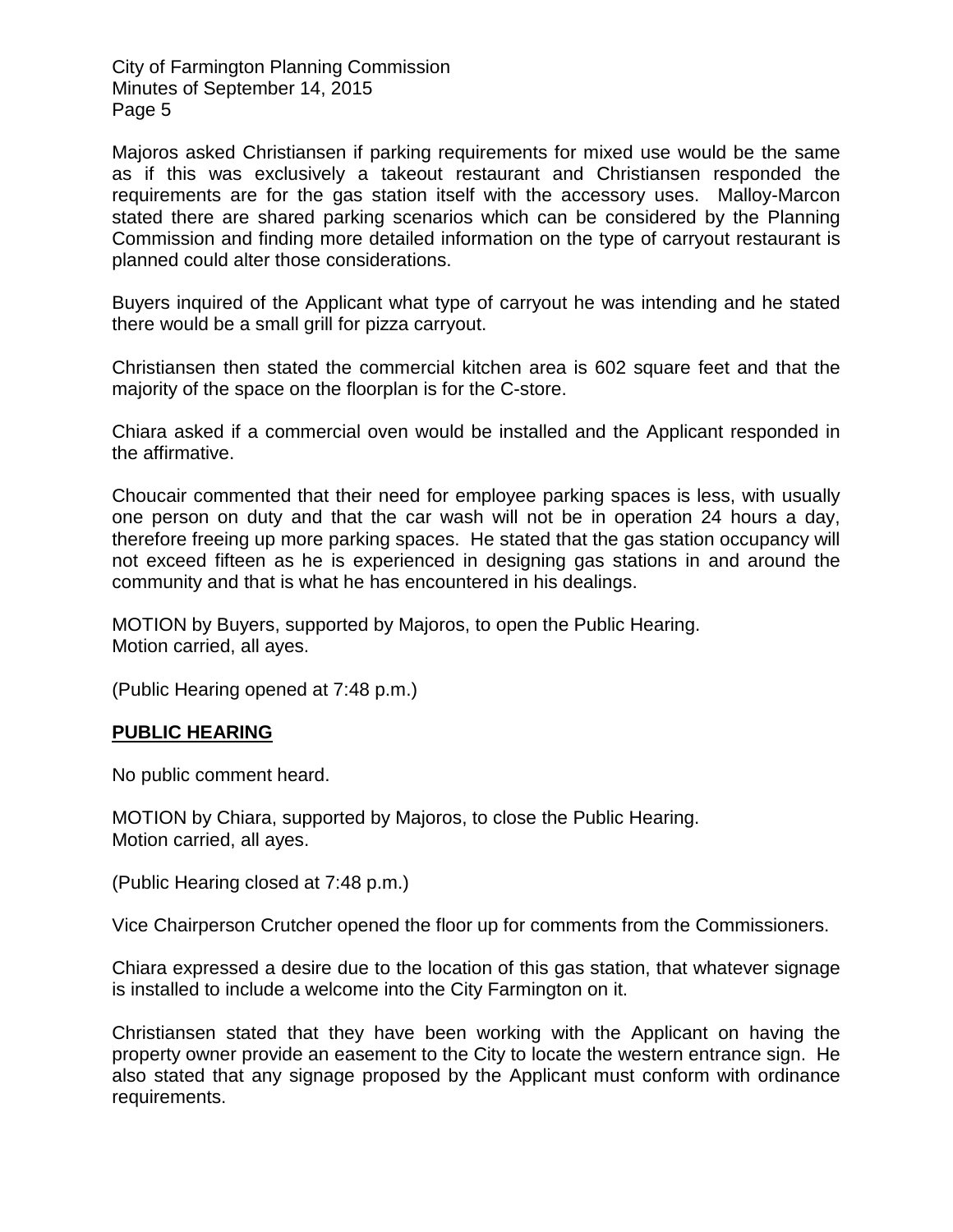Christiansen also stated that there are two letters of review for consideration by the Planning Commission before any action is taken, the LSL Planning letter addressed by Malloy-Marcon, and also one from engineering consultants OHM dated September 14, 2014.

MOTION BY Chiara, supported by Majoros, to approve the Special Land Use and Site Plan as proposed for the Shell Gas Station, adopting the recommendations made in the letters from OHM and LSL Planning that would be included in the final site plan approval by the City

Motion carried, all ayes.

### **SITE PLAN REVIEW – CONSIDERATION TO APPROVE HOME ADDITiONS, A WOOD DECK ADDITION AND A DETACHED GARAGE ADDITION, 23801 FARMINGTON ROAD**

Vice Chairperson Crutcher introduced the agenda item and turned it over to staff.

Christiansen stated the requirements contained in Article 13 of the Zoning Ordinance regarding homes in the Historic District. He stated the City received an application from Ronald Cline, 23801 Farmington Road, for a modification of his existing single family residence, adding a bedroom and bathroom, a mud room, sunroom, expanding the existing kitchen and constructing a new wood deck addition and a new detached garage addition for his existing two-story single family residence located in the City of Farmington Historic District. He indicated the design and location of the home additions and the new detached garage are shown on the attached information submitted by the Applicant. The Historical Commission has reviewed the plans and has provided their recommendations and a copy is attached with the staff report. Also, there are members of the Historical Commission in attendance at tonight's meeting. The Zoning Board of Appeals approved the necessary variances required at their September 2, 2015 meeting and a copy of the minutes from that meeting were also included. He indicated the responsibility of the Planning Commission is to review the site plan for the proposed additions. The Building Department has reviewed the dimensional aspects of the plan and has indicated that it meets the requirements of the Zoning Ordinance with the approved variances. He stated the property is located on the northwest corner of Farmington Road and Oakland Street, directly across from the parking lot for the Masonic Lodge and that the applicant has provided detailed pictures and plans for presentation.

Vice Chairperson Crutcher invited the Applicant to the podium.

Ronald Cline, 23801 Farmington Road, came to the podium. He stated he has lived in the home for two years with his family but stated the bedrooms are tiny and the kitchen is small and a mud room area is needed to store coats and shoes. He went over the plans in detail shown on the screen for the Commissioners. He stated the front porch is narrow and he would like to extend it by wrapping it around a little more in back to make enough room to have chairs on it. He indicated the existing garage is hard to pull into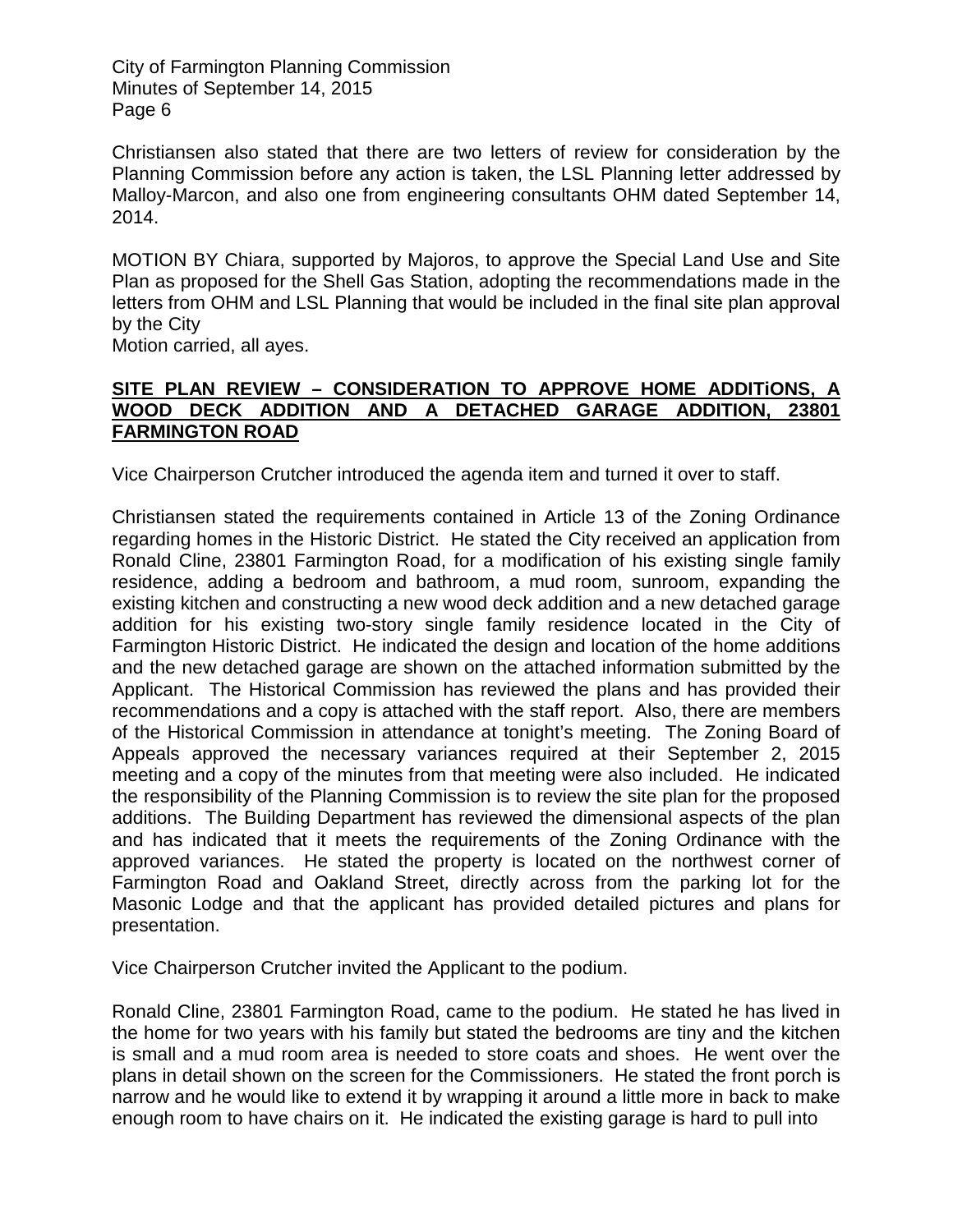and too small to house two cars with no room for storage. He indicated he is going with a carriage barn style with two doors and storage above for a hobby space.

Vice Chairperson Crutcher opened the floor for questions from the Commissioners.

Gronbach asked the Applicant to review the materials he plans on utilizing and asked if they are compatible with the existing materials and colors on his home.

He displayed the garage doors on the screen and stated he found a company that still made the old style windows that he would be incorporating into the plan. He stated all of the aluminum siding will be taken off and the old style windows will be installed. He stated the composite siding he will be utilizing looks like wood from the street but is more durable and the paint is in the finish so no peeling occurs and it will be used around the whole house and the garage making it uniform. He stated the shingles will be asphalt with fiberglass underneath it. He indicated he found a place in Indiana that still makes the bricks that are under the front porch and he will be utilizing them.

Vice Chairperson Crutcher opened the floor for questions from the Commissioners.

Gronbach inquired about the garage doors and which direction they will be facing and further discussion was held.

Buyers asked the Applicant about the space above the garage that is going to be utilized for storage or hobby space and whether or not there would be a stairway going to the area and the Applicant responded in the affirmative. Gronbach confirmed with the Applicant that the stairs would be on the interior. Buyers then asked if there would be dedicated electrical for the storage area and the Applicant responded yes.

Buyers then asked staff of the requirements for insulation or the like and Christiansen responded there are general Code requirements regarding construction that would apply.

Buyers then asked the Applicant which sides the stone would be on the house and he responded all sides to make it uniform and tie in together.

Majoros inquired about the fence and the Applicant responded that they are going to extend the fence to meet the garage for the safety of his children and pets.

Christiansen stated that a number of members of the Historical Commission were present and Crutcher asked if they would like to come forward.

Laura Myers, 33601 Shiawassee,chairperson of the Historical Commission, commended Mr. Cline and indicated that they had been working with him since February. She detailed the findings in their report and their recommendations. She stated the Commission serves only in an advisory capacity and that with the changes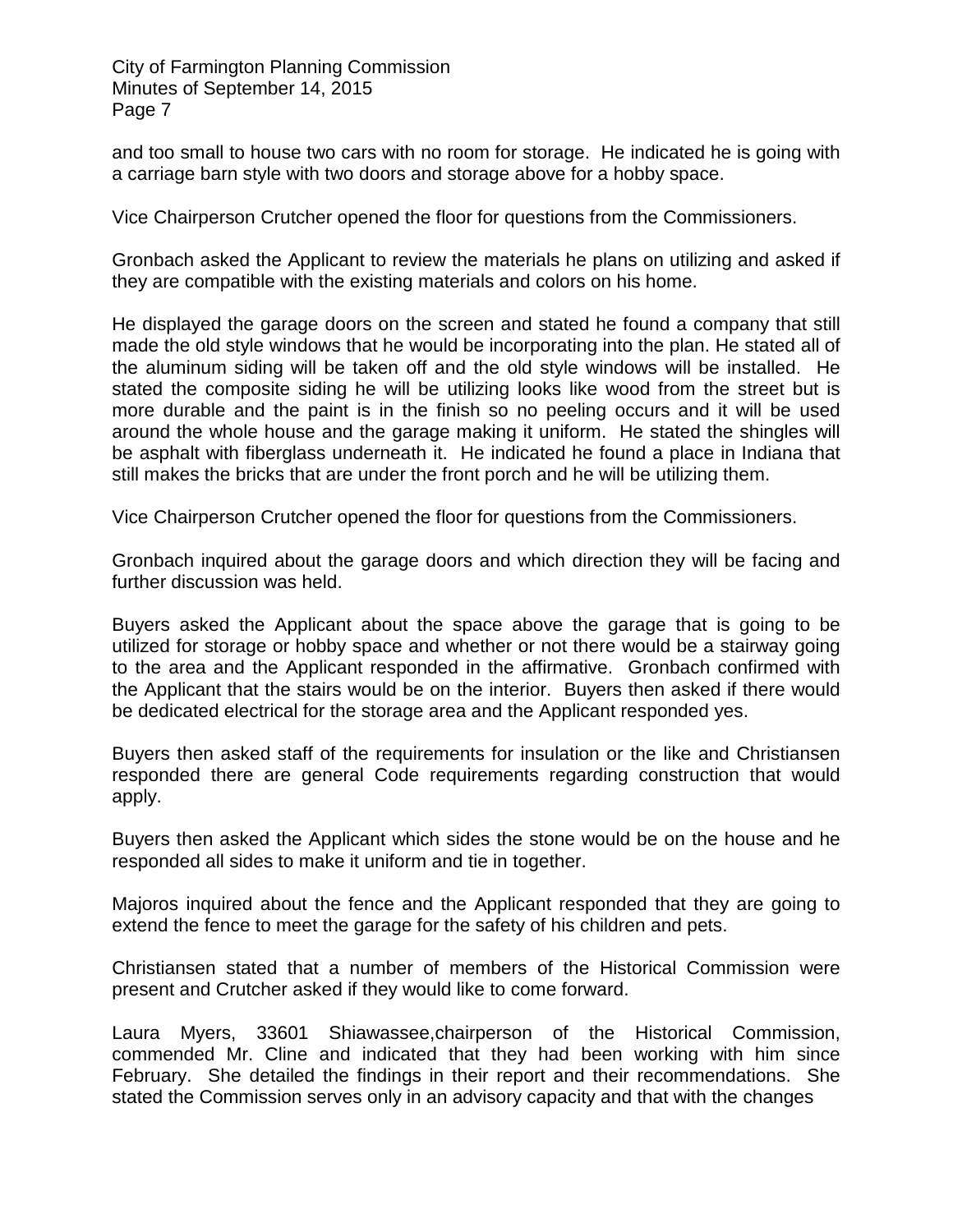that Cline is making, it would put his house a noncontributing one in the Historical District, thereby making him not eligible for tax credits should they be available in the future.

Marilyn Weimar, 33620 Hillcrest, also spoke on the issue and further discussion was held.

MOTION by Buyers, supported by Chiara, to move that the Planning Commission approve the site plan for home additions, wood deck addition, and detached garage addition for the home located at 23810 Farmington Road. Motion carried, all ayes.

# **SITE PLAN AMENDMENT – DOLPHIN CENTER, 31691-31715 GRAND RIVER**

Vice Chairperson Crutcher introduced this agenda item and turned it over to staff.

Christiansen stated at the July 13, 2015 Planning Commission Meeting the Commission approved the site plan proposing several changes, improvements and upgrades to the existing building and commercial site located at 31691-31715 Grand River Avenue, Dolphin Center. Those changes included exterior changes to existing building façade and proposed outdoor seating area for a future tenant. The building is located in the C-3 General Commercial District and requires review and approval by the Planning Commission. No changes regarding building dimensions or other site improvements were proposed. The Applicant is requesting to amend the approved site plan and has submitted a revised building elevation plan modifying the approved north building elevation. The amended plan calls for modification of the façade improvement to the existing building previously approved, the approved site signage, a new site plan face has been installed. The approved landscaping modifications are currently underway. He stated the Applicant is at the meeting to present amended site plan. Christiansen went over the plans depicted on the screen. He stated the Applicant is intending now to take the existing mansurd roof, repurpose it, instead of repurposing the entire façade as was originally presented and approved, but still an upgrade, from a mansurd shed type roof to a metal flash type roof. He stated what is still the same is the changing of the existing site plan and the repurposing of the landscaping is also the same and currently underway. The Applicant is asking for a modification of the façade improvements approved at the July 13, 2015 meeting.

Crutcher invited the Applicant to the podium.

Salvatore Pellerito came to the podium and stated that he intends to fix up the property but does not have the money to do the updates he originally proposed.

He stated that right now there are asphalt shingles and he wants to remove them and put metal so it looks nicer and efface on the top. He is going to remove the original stone and put newer style stone on the building and the signage is done and the landscape is currently being installed.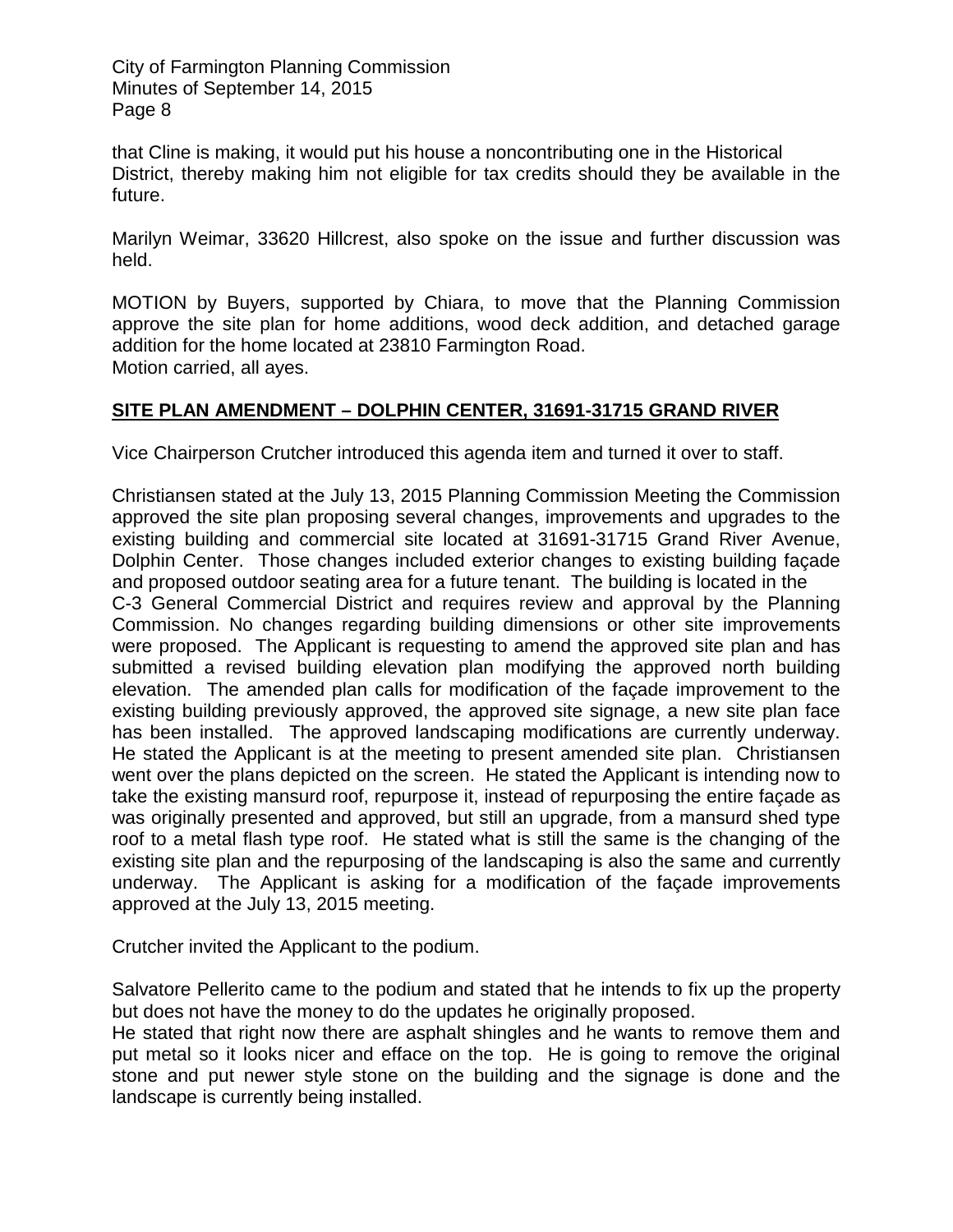Gronbach inquired of staff if the Applicant needs to submit a new set of plans that are better than just a rendering for approval.

Christiansen responded that there will be construction plans or permit plans required which would show exact detail on changes.

Gronbach stated he is disappointed and that the original plans were a lot better than the rendering provided tonight and feels strongly that if the Commission is going to approve renovations to the façade that something more than a sketch is needed. He also indicated that he believes the signage is bigger than what would be allowed by Code.

Majoros asked if the signage for the tenants would be separate and distinct or if they were all intended to be similar.

The Applicant responded that every individual will get their own sign.

Crutcher clarified with the Applicant that he is going from proposing a major renovation to just changing the material on the roof.

The Applicant stated some circumstances have come up in his life that prevent him from going forward with his original plan.

Gronbach stated that if the proponent is coming in for approval that he should have samples of materials and colors.

Christiansen stated he can appreciate the Commissioners comments but the changes will give a little bit of fresh air to the center and that it is almost to the point where it doesn't require review and approval because he is not changing the façade but more standard maintenance type of items, but the purpose of bringing it back was to inform the Planning Commission.

Crutcher clarified that the Applicant was going from making renovations to making noe at all and just basically changing from shingle to metal.

Gronbach expressed concern that there had been a few instances before where plans had been approved and then a year later the proponent is out doing something completely different.

Further discussion was held regarding providing more detail to the Commissioners on the plans.

Buyers asked about their former discussion on outdoor seating and if that is currently in his plans and the Applicant responded if a tenant requested it.